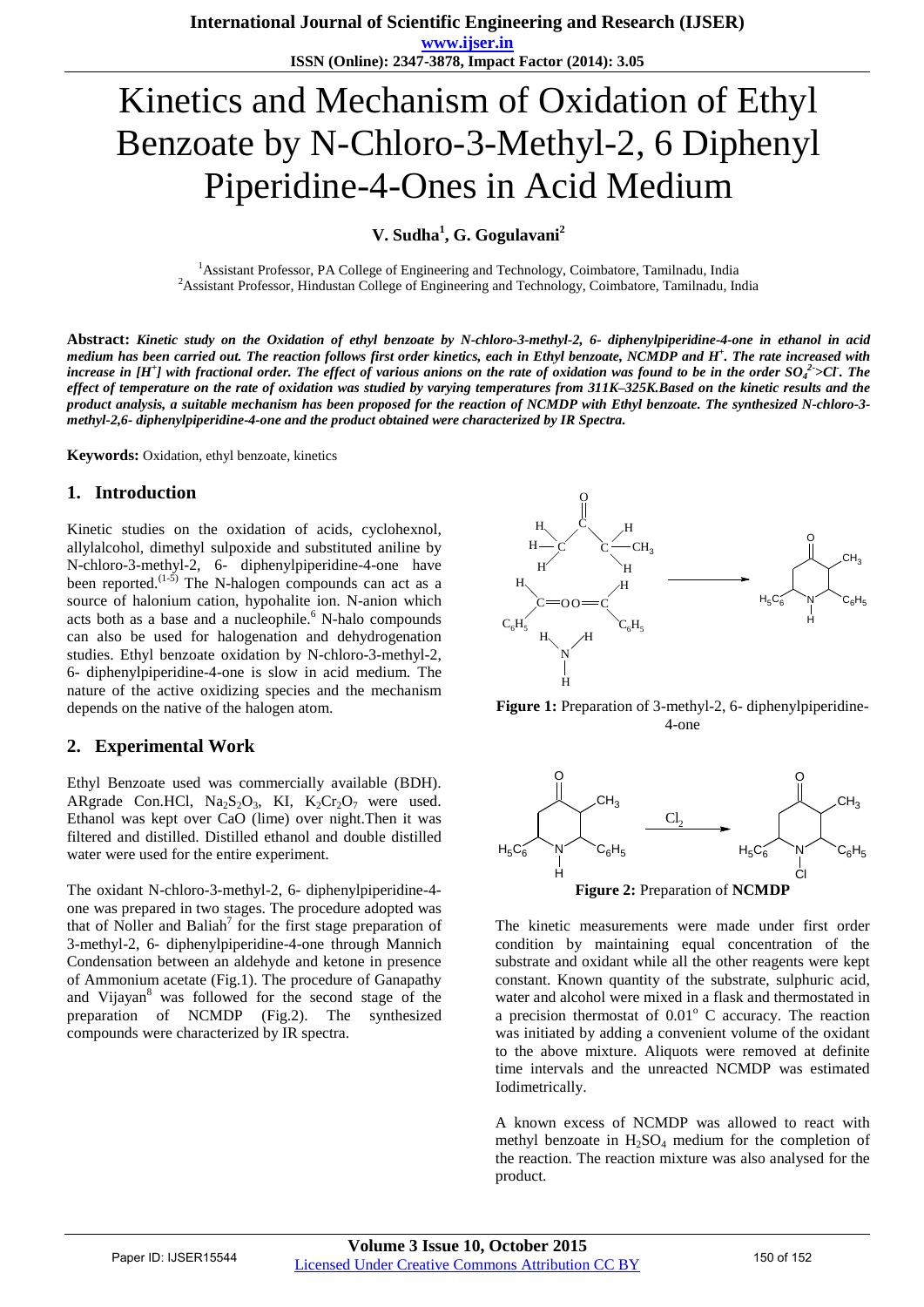**ISSN (Online): 2347-3878, Impact Factor (2014): 3.05**

### **3. Results and Discussion**

#### **Product Analysis**

The reaction mixture was tested with Schiff's base and the immediate formation of pink colour showed the presence of aldehyde. The other product was found to be Benzoic acid. The obtained aldehyde and benzoic acid are characterized by IR spectra.

# **Effect of Varying [NCMDP]**

With the oxidant in excess (0.001-0.005M) at constant [HCl],[EB], The plots of log [NCMDP] vs. Time were linear showing first order dependence with respect to the oxidant concentration The rate of reaction is decreased with increase in concentration of oxidant, as shown in Table(1).

# **Effect of varying [H<sup>+</sup> ]**

The rate was found to increase with increase in concentration of  $H^+$  and the order was found to be fractional as shown in Table (2)

#### **Effect of Ionic Strength of the Medium**

# **Effect of variation of [Cl- ] on the rate**

Variation of ionic strength of the medium by adding NaCl&KCl (0.001-0.005M) keeping all other concentration constant.[Cl<sup>-</sup>] in KCl had no effect on the rate.But .[Cl<sup>-</sup>] in NaCl slightly increased the rate of reaction,as shown in Table ( 3).

# **Effect of variation of**  $[SO_4^2]$

Variation of ionic strength of the medium by adding ZnSO<sup>4</sup>  $&Na_2SO_4$  (0.001-0.004M) keeping all other concentration constant.  $[SO_4^2]$  in both  $ZnSO_4 \& Na_2SO_4$  slightly increased the rate of the reaction, as shown in Table (4 ).

#### **Effect of varying Temperature**

The reaction was studied at different temperatures in the range of 311-325K.The enthalpy of activation and ehergy of activation are calculated from the Eyring plot of  $log K/TX10^{-4}$  vs  $1/TX10^{-4}K^{-1}$  and Arrehenius plot of logk vs  $1/T$  as shown in Table (5).

Energy of activation= -193.88 KJ/mol

Enthalpy of activation= 164.7901 KJ/mol

# **Effect of dielectric constant of the medium**

The reaction was carried out at different composition ethanol  $(50-70\%)$ .thw rate of the reaction is increased with increase the composition of ethanol, as shown in table (6).

**Table 1:** Effect of Varying Oxidant Concentration on the Rate of Reaction

| iyan ol iyaction |                                    |  |
|------------------|------------------------------------|--|
| NCMDP $(10^3M)$  | $K_{\rm obs}$<br>$(10^{-4}s^{-1})$ |  |
| 1.0              | 2.180                              |  |
| 1.5              | 1.740                              |  |
| 2.0              | 1.430                              |  |
| 2.5              | 1.230                              |  |
| 3 በ              | 1.040                              |  |

#### Table 2: Effect of Varying [H<sup>+</sup>] On the Rate of Reaction

| $\circ$ .<br>$[H^{\dagger}]$ M | $K_{obs}$ (10 <sup>-4</sup> s) |
|--------------------------------|--------------------------------|
|                                |                                |
| 0.6                            | 2.350                          |
| 0.8                            | 2.430                          |
| 1.0                            | 2.470                          |
| 1.2                            | 2.640                          |
| $\mathsf{I}$ .4                | 3.060                          |

| KCl M | $K_{obs}$ | NaClM | $K_{obs}$ (10 <sup>-3</sup> s) |
|-------|-----------|-------|--------------------------------|
| 0.001 | 1.540     | 0.001 | 1.980                          |
| 0.002 | 1.450     | 0.002 | 2.080                          |
| 0.003 | 1.650     | 0.003 | 2.190                          |
| 0.004 | 1.660     | 0.004 | 2.280                          |
| 0.005 | l.490     | 0.005 | 2.900                          |

**Table 4:** Effect of Varying  $So<sub>4</sub><sup>2</sup>$  Ion on the Rate of Reaction

| reacuoil                          |                   |               |                   |
|-----------------------------------|-------------------|---------------|-------------------|
| Na <sub>2</sub> SO <sub>4</sub> M | $(10^{-4}s^{-1})$ | $\rm ZnSO4$ M | $(10^{-4}s^{-1})$ |
| 0.001                             | 1.460             | 0.001         | 1.980             |
| 0.002                             | 1.600             | 0.002         | 2.670             |
| 0.003                             | 1.750             | 0.003         | 2.760             |
| 0.004                             | 2.150             | 0.004         | 2.810             |

**Table 5:** Activation Parameters on the Rate of Reaction

| Temperature | $1/T \times 10^{-4} K^{-1}$ | $log K_{obs}$ | $log K_{obs} \times 10^{-4}$ |  |
|-------------|-----------------------------|---------------|------------------------------|--|
|             |                             |               |                              |  |
| 311         | 32.15                       | 0.1335        | 4.2926                       |  |
| 314         | 31.84                       | 0.1875        | 5.9713                       |  |
| 317         | 31.54                       | 0.3909        | 12.331                       |  |
| 321         | 31.15                       | 0.4265        | 13.286                       |  |
| 325         | 30.76                       | 0.5132        | 15.790                       |  |

**Table 6:** Effect of Dielectric Constant on the Rate of Reaction

| reacuon      |                                               |  |
|--------------|-----------------------------------------------|--|
| % Of Ethanol | $K_{obs}$ [10 <sup>-4</sup> s <sup>-1</sup> ] |  |
| 50           | 1.090                                         |  |
| 55           | 1.110                                         |  |
| 60           | 1.280                                         |  |
| 65           | 1.760                                         |  |
| 70           | 1.850                                         |  |

# **References**

- [1] K. Ganapathy and S.Kabilan, Inter. J. Chem. Kinetics 21(6), 423-430, (2004).
- [2] Kuppusamy Selvaraj, Vinayagam Venkateswaran, Krishnasamy Ramarajan, Inter. J. Chem. Kinetics 26(8), 847-855, (2004).
- [3] K. Ganapathy and B. Vijayan, Private Communications.
- [4] K. Ganapathy and T. Kumarachakravarthy and B. Vijayan, Indian J. Chem., 19(A), 176, (1980).
- [5] K. Ganapathy, K.G. Palani and B. Vijayan, Private Communications.
- [6] K. Ganapathy, Palaniappan, Inter. J. Chem, Kinetics, 22(4), 415-426, (2004).